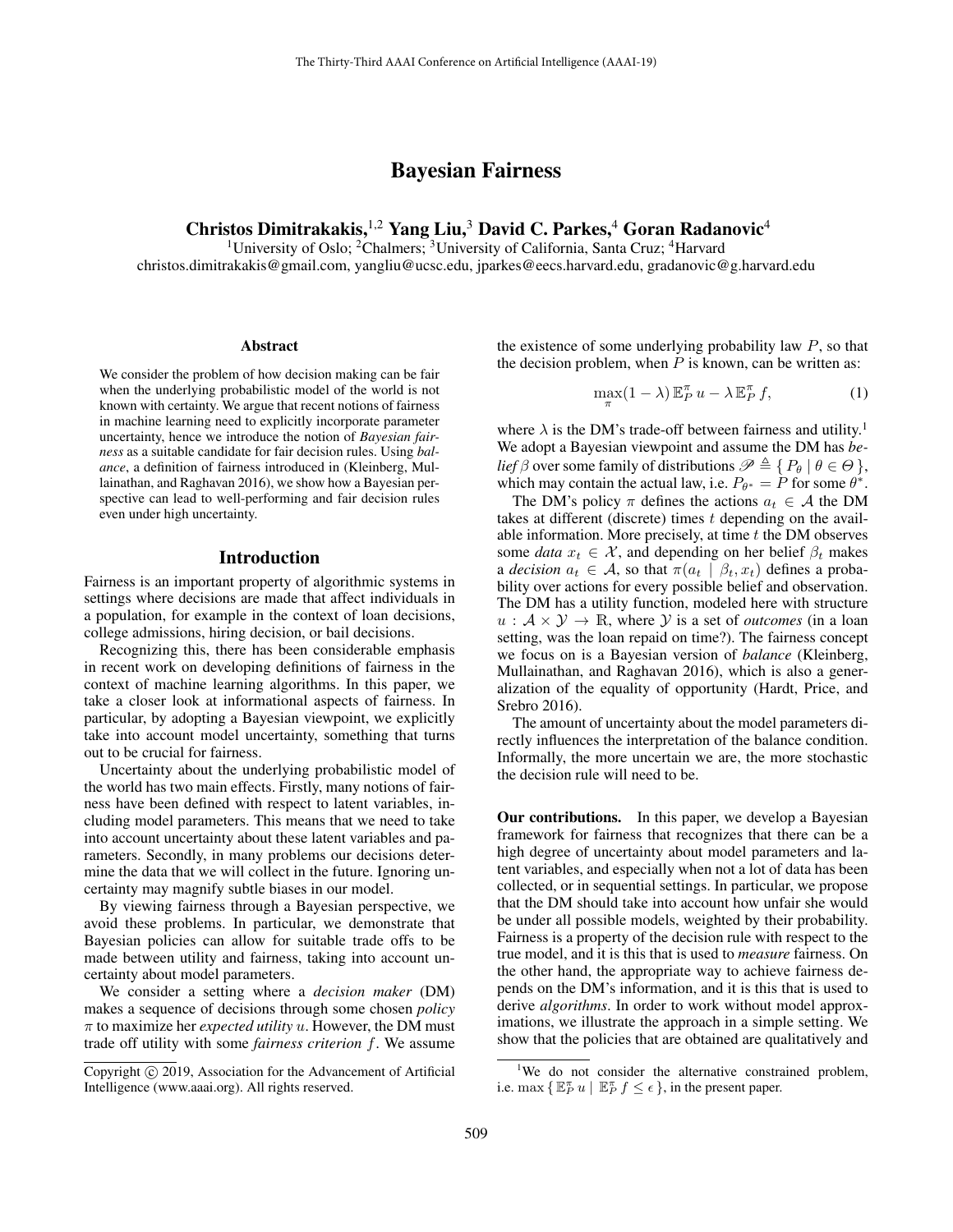quantitatively different when we consider uncertainty and adopt a Bayesian viewpoint in comparison to when we do not.

Given that the Bayesian approach to fairness takes into account uncertainty and makes explicit consideration of the DM's information, we can also use the approach to select policies that influence the data we collect, and thus our knowledge about the model. This is an important informational feedback effect, and one that a Bayesian methodology can provide in a principled way. We provide experimental results on the COMPAS dataset [\(Larson et al. 2016\)](#page-7-1) as well as artificial data, showing the robustness of the Bayesian approach, and comparing against methods that define fairness measures according to a single, marginalized model (e.g. [\(Hardt, Price, and Srebro 2016\)](#page-6-0)). While we mainly treat the non-sequential setting, where the data is fixed, we can also accommodate sequential, bandits-style settings, as explained in later sections. The results there provide a vivid illustration of what can go wrong with a certainty-equivalent approach to achieving fairness.

All missing proofs and details can be found in our supplementary materials.

Related work. Algorithmic fairness has been studied quite extensively in recent work. But we are not aware of work that adopts a Bayesian perspective. For instance, [\(Dwork et al. 2012;](#page-6-1) [Chouldechova 2016;](#page-6-2) [Corbett-Davies](#page-6-3) [et al. 2017;](#page-6-3) [Kleinberg, Mullainathan, and Raghavan 2016;](#page-7-0) [Kilbertus et al. 2017\)](#page-7-2) studied fairness under a setting where the model is known. [\(Corbett-Davies et al. 2017\)](#page-6-3) have considered how to satisfy fairness considerations while also maximizing expected utility. In this paper, we focus on notions of fairness related to notions of conditional independence, the specifics of which are discussed in the next section.

[\(Dwork et al. 2012\)](#page-6-1) consider an individual-fairness approach, and look for decision rules that are smooth in a sense that similar individuals are treated similarly.

The recent work of [\(Russell et al. 2017\)](#page-7-3) considers the problem of uncertainty from the point of view of causal modeling, with the three main differences to the present work being: (a) they consider a PAC-like setting, rather than the Bayesian framework; (b) we show that the effect of uncertainty remains important even without varying the counterfactual assumptions; and (c) the Bayesian framework easily admits a sequential setting. [\(Jabbari et al. 2016\)](#page-6-4) and [\(Joseph et al. 2016\)](#page-7-4) study fairness in sequential decision making settings, but not from a Bayesian viewpoint.

There is also research on questions of fairness in other machine learning contexts, such as clustering [\(Chierichetti](#page-6-5) [et al. 2017\)](#page-6-5), natural language processing [\(Blodgett and](#page-6-6) [O'Connor 2017\)](#page-6-6) and recommendation systems [\(Celis and](#page-6-7) [Vishnoi 2017\)](#page-6-7).

# Preliminaries

[\(Chouldechova 2016\)](#page-6-2) considers the problem of fair prediction with disparate impact. She defines an action (a "statistic" in her paper) a as *test-fair* with respect to the *outcome*  $y$  and *sensitive variable*  $z$  if  $y$  is independent of  $z$  under the action and parameter  $\theta$ , i.e. if  $y \perp z \mid a, \theta$ . While the author does not explicitly discuss the distribution  $P_{\theta}$ , it is implicitly assumed to be that of the true model. We slightly generalize the definition of disparate impact as follows:

Definition 1 (Calibrated decision rule). A decision rule  $\pi(a \mid x)$  is *calibrated* with respect to some distribution  $P_{\theta}$ if  $y, z$  are independent for all actions  $a$  taken, i.e. if

$$
P_{\theta}^{\pi}(y, z \mid a) = P_{\theta}^{\pi}(y \mid a) P_{\theta}^{\pi}(z \mid a), \tag{2}
$$

where  $P_{\theta}^{\pi}$  is the distribution induced by  $P_{\theta}$  and the decision rule  $\pi$ .

[\(Kleinberg, Mullainathan, and Raghavan 2016\)](#page-7-0) also consider two balance conditions (one for each label class), which we re-interpret as follows. Here, we simplify the notation of the decision rule so that  $\pi(a \mid x)$  corresponds to the probability of taking action  $a$  given observation  $x$ .

**Definition 2** (Balanced decision rule). A decision rule  $\pi(a)$ x) is *balanced* with respect to some distribution  $P_{\theta}$  if  $a, z$ are independent for all  $y$ , i.e. if

$$
P_{\theta}^{\pi}(a, z \mid y) = P_{\theta}^{\pi}(a \mid y) P_{\theta}^{\pi}(z \mid y), \tag{3}
$$

where  $P_{\theta}^{\pi}$  is the distribution induced by  $P_{\theta}$  and the decision rule  $\pi$ .

As with [\(Chouldechova 2016\)](#page-6-2), [\(Kleinberg, Mullainathan,](#page-7-0) [and Raghavan 2016\)](#page-7-0) also work with the true model. We will slightly generalize the definition, stating balance with respect to any model parameter.

It is known that calibration and balance cannot be achieved simultaneously for non-trivial environments [\(Kleinberg, Mullainathan, and Raghavan 2016;](#page-7-0) [Choulde](#page-6-2)[chova 2016\)](#page-6-2). This is also true for our more general definitions, as we show in Theorem S1 in the Supplementary material.

From a practitioner's perspective, we must choose either calibration or balance. We work with a generalized version of the balance condition, because balance gracefully extends to settings with uncertainty. In particular, balance involves equality in the expectation of a score function (when writing the probabilities as the expectations of a 0-1 indicator function; also depending on an observation x) under different values of a sensitive variable z, conditioned on the true (but latent) outcome y. Consequently, balance can always be satisfied—by using a randomized decision rule that is independent of  $x$ . This is not the case for the calibration condition under model uncertainty, because calibration criteria depends highly on the details of a model.

### Bayesian Formulation

We first introduce a concrete, statistical decision problem. The true (latent) outcome  $y$  is generated independently of the DM's decision, with a probability distribution that depends on the available information  $x$ . There also exists a sensitive attribute variable  $z$ , which may be dependent on  $x^2$  $x^2$ 

<span id="page-1-0"></span><sup>&</sup>lt;sup>2</sup>Depending on the application scenario,  $z$  may actually be a subset of  $x$  and thus directly observable, while in other scenarios it may be latent. Here we focus on the case where  $z$  is not directly observed.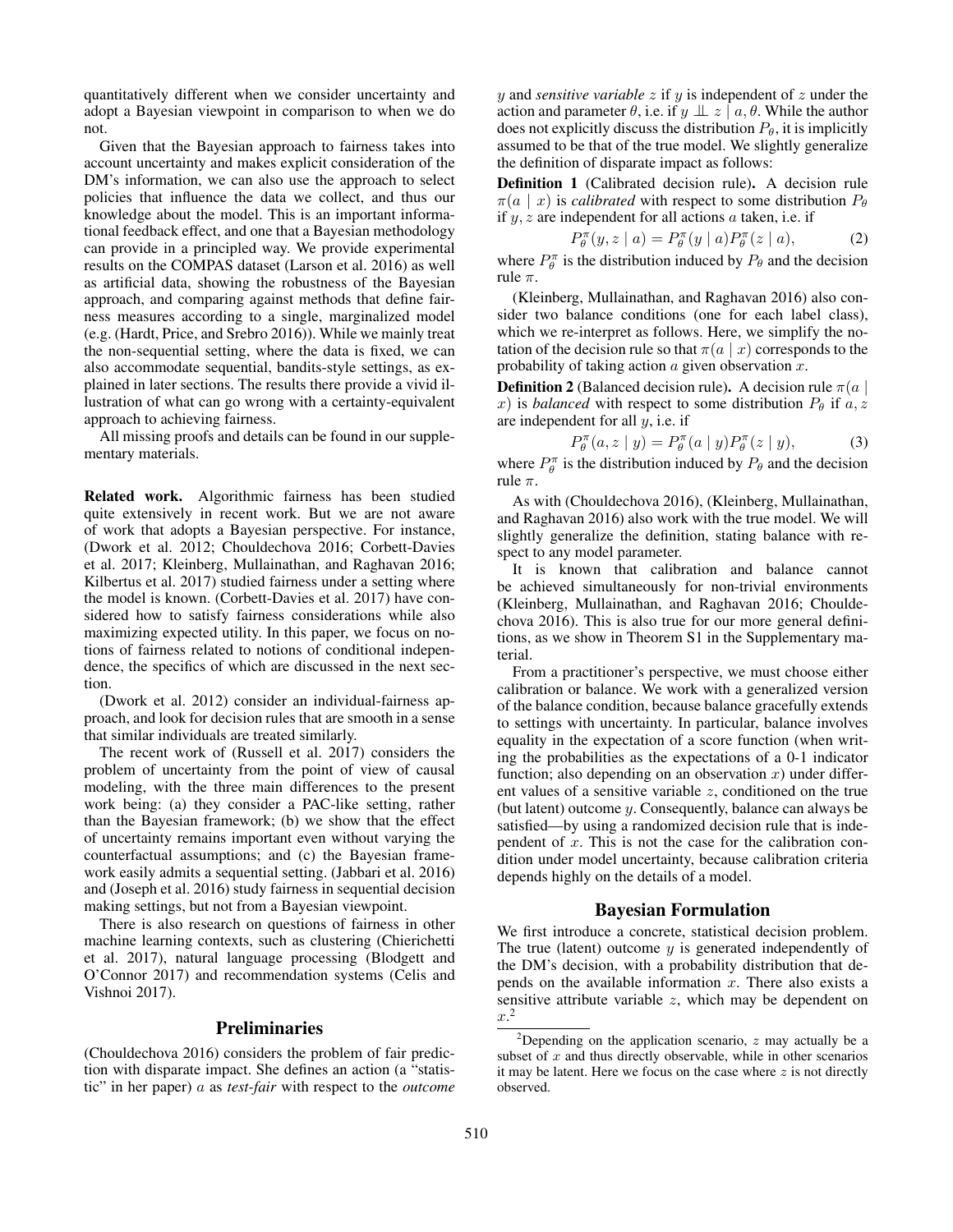

Figure 1: A Bayesian decision problem with observations  $x$ , outcome  $y$ , action  $a$ , sensitive variable  $z$ , utility  $u$ , unknown parameter  $\theta$ , belief  $\beta$  and policy  $\pi$ . The joint distribution of  $x, y, z$  is fully determined by the unknown parameter  $\theta$ , while the conditional distribution of actions  $a$  given observations x is given by the selected policy  $\pi$ . The DM's utility function is  $u$ , while the fairness of the policy depends on the problem parameters.

Definition 3 (Statistical decision problem). See Figure [1](#page-2-0) for the decision diagram. The DM observes  $x \in \mathcal{X}$ , then takes a decision  $a \in A$  and obtains utility  $u(y, a)$  depending on a true (latent) outcome  $y \in Y$  generated from some distribution  $P_{\theta}(y \mid x)$ . The DM has a belief  $\beta \in \mathcal{B}$  in the form of a probability distribution on parameters  $\theta \in \Theta$  on a family  $\mathscr{P} \triangleq \{ P_{\theta}(y | x) | \theta \in \Theta \}$  of distributions. In the Bayesian case, the belief  $\beta$  is a posterior formed through a prior and available data. The DM has a utility function  $u: \mathcal{Y} \times \mathcal{A} \rightarrow \mathbb{R}$ , with utility depending on the DM's action and the outcome.

For simplicity, we will assume that  $X$ ,  $A$ , and  $Y$ , are finite sets, whereas  $\Theta$  is a subset of  $\mathbb{R}^n$ . We focus on Bayesian decision rules, i.e. rules whose decisions depend upon a posterior belief  $\beta$ . The Bayes-optimal decision rule, ignoring fairness, is defined below.

Definition 4 (Bayes-optimal decision rule). The *Bayesoptimal decision rule*  $\pi^*$  :  $\mathcal{B} \times \mathcal{X} \to \mathcal{A}$  is a deterministic policy that maximizes the utility in expectation, i.e. takes action  $\pi^*(\beta, x) \in \arg \max_{a \in \mathcal{A}} u_{\beta}(a \mid x)$ , with  $u_{\beta}(a \mid x)$  $f(x) \triangleq \sum_{y} u(y, a) \mathbb{P}_{\beta} (y | x)$ , where  $\mathbb{P}_{\beta} (y | x) \triangleq \int_{\Theta} P_{\theta} (y | x)$ x)  $d\beta(\theta)$  is the marginal distribution over outcomes conditional on the observations according to the DM's belief  $\beta$ .

The Bayes-optimal decision rule does not directly depend on the sensitive variable  $z$ . We are interested in settings with multiple time periods. At time t, the DM observes  $x_t$  and makes a decision  $a_t$  using policy  $\pi_t$  and obtains some instantaneous payoff  $U_t = u(y_t, a_t)$  and fairness violation  $F_t$ . The DM's utility is the sum of instantaneous payoffs over time,  $U \triangleq \sum_{t=1}^{T} u(y_t, a_t)$  and she is interested in finding a policy maximising  $U$  in expectation.

Although the Bayes-optimal decision rule brings the highest expected reward to the DM, it may be unfair. In the sequel, we will define analogs of the *balance* notion of fairness in terms of decision rules  $\pi$ , and investigate appropriate decision rules, that possibly result in randomized policies. In particular, we shall consider a utility function that combines the DM's utility with the societal benefit that comes from fairness, and search for Bayes-optimal decision rules with respect to this new, combined utility.

In particular, we define a Bayesian analogue of the maxi-

mization problem [\(1\)](#page-0-1) as:

<span id="page-2-1"></span>
$$
\max_{\pi} (1 - \lambda) \mathbb{E}_{\beta}^{\pi} u - \lambda \mathbb{E}_{\beta}^{\pi} f
$$

$$
= \max_{\pi} \int_{\Theta} [(1 - \lambda) \mathbb{E}_{\theta}^{\pi} u - \lambda \mathbb{E}_{\theta}^{\pi} f] d\beta(\theta). \tag{4}
$$

<span id="page-2-0"></span>To make this concrete, in the sequel we shall define the appropriate Bayesian version of the balance condition.

### Bayesian Balance

In the Bayesian setting, we would like our decisions to take into account their impact on all possible models. That is, fairness is measured with respect to the true model.

It turns out that sometimes only a trivial decision rule can satisfy a strong form of balance in a setting with model uncertainty. In particular, what if we insist that balance must hold exactly, for all possible model parameters?

**Theorem 1.** A trivial decision rule of the form  $\pi(a \mid x)$  = p<sup>a</sup> *can always satisfy balance for a Bayesian decision problem. However, it may be the only balanced decision rule, even when a non-trivial balanced policy can be found for every possible*  $\theta \in \Theta$ *.* 

The proof, as well as an example illustrating this result, are in the supplementary materials.

For this reason, we consider the the  $p$ -norm of the deviation from fairness with respect to our belief  $\beta$ :

Definition 5 (Bayesian Balance). We say that a decision rule  $\pi$  is  $(\alpha, p)$ *-Bayes-balanced with respect to belief*  $\beta$  if:

<span id="page-2-2"></span>
$$
f(\pi) \triangleq \int_{\Theta} \sum_{a,y,z} \left| \sum_{x} \pi(a|x) [P_{\theta}(x,z|y) - P_{\theta}(x|y) P_{\theta}(z|y)] \right|^{p} d\beta(\theta) \leq \alpha^{p}.
$$
 (5)

This definition captures the expected deviation from balance of policy  $\pi$ , for a Bayesian DM under their belief  $\beta$ . It measures the deviation of policy  $\pi$  from perfect balance with respect to each possible parameter  $\theta$ , and weighs this deviation according to the probability of that model. This provides a graceful trade-off between achieving near-balance in the most likely models, while avoiding extreme unfairness in less likely ones.

Why not use a single point estimate for the model, instead of the full Bayesian approach? This would entail simply measuring balance (and utility) with respect to the marginal model,  $\mathbb{P}_{\beta} \triangleq \int_{\Theta} P_{\theta} d\beta(\theta)$ .

**Definition 6** (Marginal balance). A decision rule  $\pi(\cdot)$  is  $(\alpha, p)$ -marginal-Balanced with respect to belief  $\beta$  if  $\forall a, y, z$ :

$$
\sum_{a,y,z} \left| \sum_x \pi(a|x) \left[ \mathbb{P}_\beta(x,z|y) - \mathbb{P}_\beta(x|y) \mathbb{P}_\beta(z|y) \right] \right|^p \le \alpha.
$$
\n(6)

One problem with this definition, which we will see in our experimental results, is that the decision policy may be very unfair towards other, high-probability models that are different from the marginal model.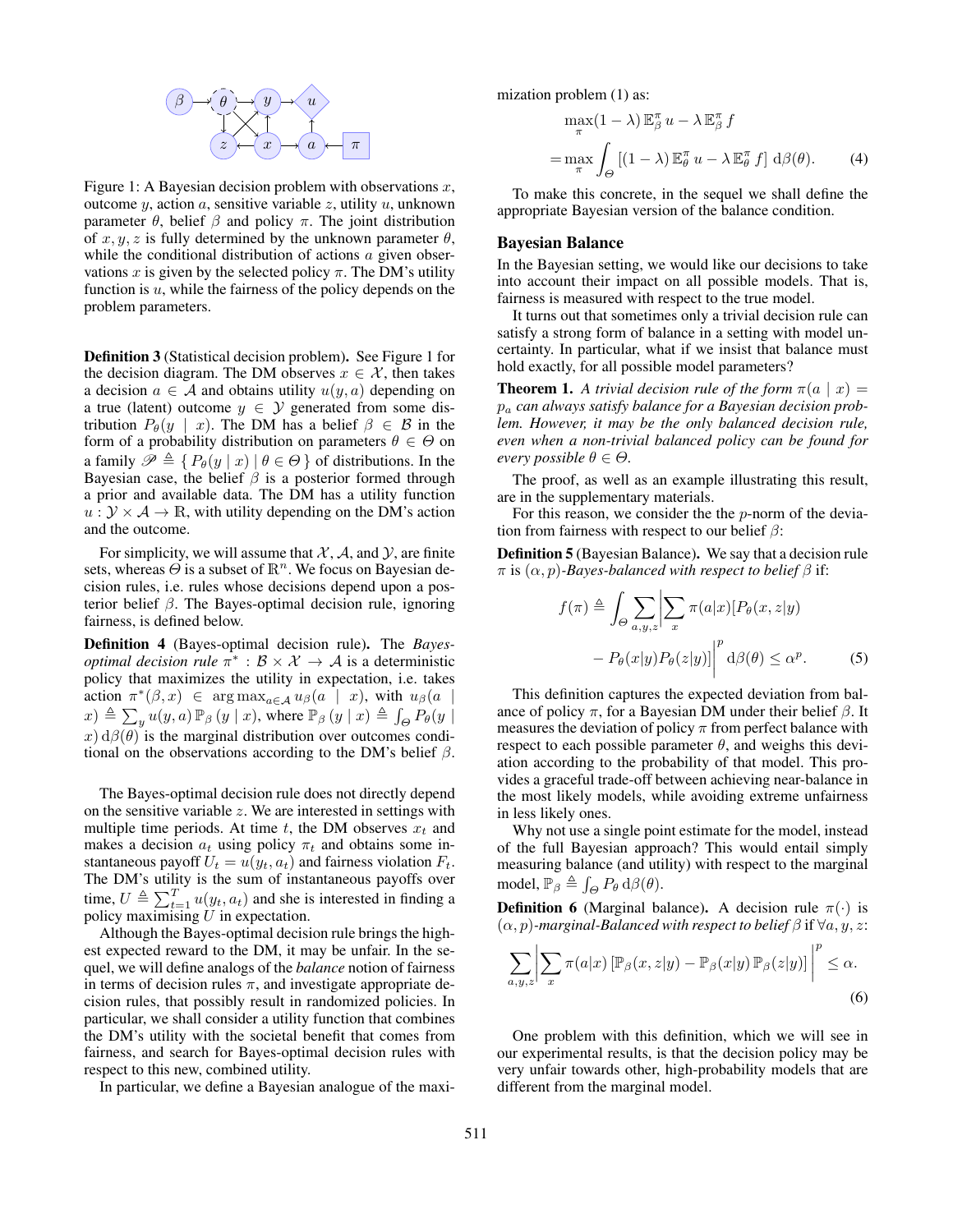Still, both balance conditions can provide a bound on balance with respect to the true model. For this, denote the true underlying model as  $\theta^*$ , and define the  $(\epsilon, \delta)$ -accurate belief.

**Definition 7.** We call  $\beta(\theta)$  an  $(\epsilon, \delta)$ -accurate belief with re*spect to the true model*  $\theta^* \in \Theta$ , if with  $\beta$ -probability at least  $1 - \delta, \forall x, y, z$ :

$$
|P_{\theta}(x|y,z) - P_{\theta^*}(x|y,z)| \le \epsilon, \ |P_{\theta}(x|y) - P_{\theta^*}(x|y)| \le \epsilon,
$$

i.e. the set  $\Theta_{\epsilon}$  for which the above conditions hold has measure  $\beta(\Theta_{\epsilon}) \geq 1 - \delta$ .

Under some conditions, the balance achieved through either definition provides an approximation to balance under the true model, as shown by the following theorem.

<span id="page-3-0"></span>**Theorem 2.** *If a decision rule satisfies either*  $(\alpha, 1)$ *marginal-balance or* (α, 1)*-Bayes-balance for* β *or both, and*  $\beta$  *is* ( $\epsilon$ ,  $\delta$ )-accurate, then the resulting decision rule is a

 $(\alpha + 2|\mathcal{A}| \cdot |\mathcal{Z}| \cdot |\mathcal{Y}| \cdot (\epsilon + \delta), 1)$ *-balanced* 

 $decision$  *rule w.r.t. the true model*  $\theta^*$ *.* 

This theorem says that if our belief  $\beta$  is concentrated around the true model  $P_{\theta^*}$ , and our decision rule is fair with respect to either definition, then it is also fair with respect to the true model.

### The Sequential setting

We can also extend the approach to a sequential setting, where the information learned by the DM about the environment depends on the action.

For example, if we approve a loan, we will only later discover if the loan is paid off on time. This information will in turn affect our future decisions. Analogous to other sequential decision making problems such as Markov decision processes [\(Puterman 1994\)](#page-7-5), we need to solve the following optimization problem over a time horizon T:

$$
\max_{\pi} \mathbb{E}_{\beta_1} \left[ \sum_{t=1}^T (1 - \lambda) U_t - \lambda F_t \right],\tag{7}
$$

where  $\pi$  now must explicitly map future beliefs  $\beta_t$  to probabilities over actions. If the data that the DM obtains depends on her decisions  $a_t$ , then she must consider adaptive policies, as the next belief depends on the data obtained by the policy.

We can reformulate the maximization problem so as to explicitly include the future changes in belief:

$$
V^*(\beta_t) \triangleq \sup_{\pi_t} \mathbb{E}_{\beta_t}^{\pi_t} \left[ (1 - \lambda) U_t - \lambda F_t \right]
$$
  
+ 
$$
\sum_{\beta_{t+1}} V^*(\beta_{t+1}) \mathbb{P}_{\beta_t}^{\pi_t}(\beta_{t+1}),
$$
 (8)

under the mild assumption that the set of reachable next beliefs is finite (easily satisfied when the set of outcomes is finite). This now features the tradeoff between explore (obtaining new knowledge) and exploit (maximizing utility).

However, just as in the bandits case (c.f. [Duff](#page-6-8) [2002\)](#page-6-8), the above computation is intractable, as the policy space is exponential in T. For this reason, in this paper we only consider *myopic policies* that select a policy (and decision) that is optimal for the current step  $t$ , trading utility and fairness as well as the value of the information at any particular single step. A specific instance of this type of sequential version of the problem is a later section.

## Algorithms

We compare the Bayesian framework with the simpler, marginal-model approach. In particular, for the Bayesian framework, we directly optimize [\(4\)](#page-2-1). Using the marginal simplification, we maximize [\(1\)](#page-0-1) with respect to the marginal model  $\mathbb{P}_{\beta}$ .

#### Balance gradient descent

We have a family of models  $\{P_{\theta}\}\$  with a corresponding subjective distribution  $\beta(\theta)$ . In order to derive algorithms, we shall focus on the quantity:

$$
C(\pi, \theta) \triangleq \sum_{y,z} \left\| \sum_x \pi(a \mid x) \Delta_{\theta}(x, y, z) \right\|_p, \qquad (9)
$$

This is the deviation from balance for decision rule  $\pi$  under parameter  $\theta$ , where

$$
\Delta_{\theta}(x, y, z) \triangleq P_{\theta}(x, z \mid y) - P_{\theta}(x \mid y) P_{\theta}(z \mid y). \tag{10}
$$

 $\int_{\Theta} C(\pi, \theta) d\beta(\theta).$ Given this, the Bayesian balance of the policy is  $f(\pi) =$ 

In order to find a rule that trades-off utility for balance, we maximize a convex combination of the expected utility and deviation specified in [\(4\)](#page-2-1). In particular, we look for a parametrized rule  $\pi_w$  solving the following unconstrained maximization problem:

$$
\max_{\pi_w} \int_{\Theta} V_{\theta}(\pi_w) \, d\beta(\theta),
$$
  

$$
V_{\theta}(\pi_w) \triangleq (1 - \lambda) \mathbb{E}_{\theta}^{\pi_w} u - \lambda C(\pi_w, \theta)
$$
 (11)

To perform this maximization, we use parametrized policies and stochastic gradient descent. In particular, for a finite set  $X$  and  $Y$ , the policies can be defined in terms of parameters  $w_{xa} = \pi(a \mid x)$ . Then we can perform stochastic gradient descent as detailed in the Supplementary materials, by sampling  $\theta \sim \beta$ , and calculating the gradient for each sampled  $\theta$ . For the marginal decision rule, we employ the same approach, but instead of sampling the parameters from the posterior, we use the parameters of the marginal model.

### Experiments

We study the utility-fairness trade-off on artificial and real data sets. We compare our approach, which uses a decision rule based on the full Bayesian problem, to classical approaches such as [\(Hardt, Price, and Srebro 2016\)](#page-6-0) which optimize the DM's policy with respect to a single model. We show that the Bayesian approach gracefully handles fairness, even with high model uncertainty, while a marginal approach can be blatantly unfair. For an unbiased comparison, we assume the same prior parameter distribution. We consider a model where posteriors can be calculated in closedform, in order to focus on the choice of policy. However, our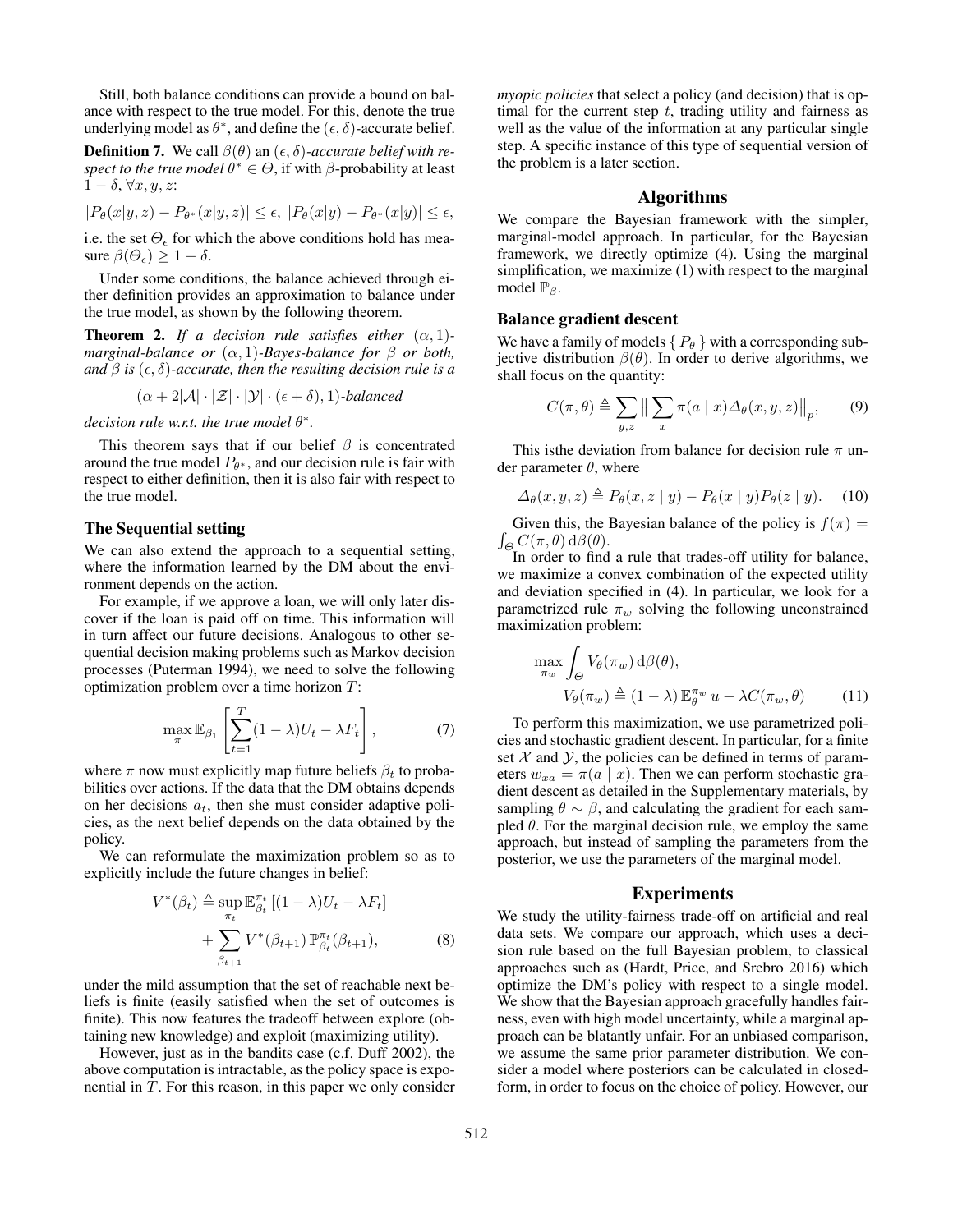algorithm is generally applicable, and could be combined for example with MCMC inference.

Performance is evaluated with respect to the actual balance and utility achieved: for the synthetic data this is measured according to the actual data-generating distribution, while for the COMPAS data this is the empirical distribution on a holdout set.

The algorithm for optimizing policies uses stochastic gradient descent. In particular, the Bayesian policy minimizes [\(5\)](#page-2-2) by sampling  $\theta$  from the posterior distribution  $\beta$  and then taking a step in the gradient direction. The marginal policy simply performs steepest gradient descent for the marginal model.

The results shown in Figures [2–](#page-5-0)[5](#page-6-9) display the performance of the corresponding Bayesian or marginal decision rule for different value of  $\lambda$  as more data is acquired. In the first two experiments, we assume that no matter what the decision of the DM is,  $z_t$ ,  $y_t$  are always observed after the DM's decision and so the model is fully updated. In that setting, it is not necessary for the DM to take into account the information generated by actions. However, in the third experiment, described below, the values of  $z_t$  and  $y_t$  are only observed when the DM makes the decision  $a_t = 1$ , and the DM faces a generalized exploration problem.

The model we employ throughout is a discrete Bayesian network model, with finite  $X, Y, Z, A$ . The models are thus described through multinomial distributions that capture the dependency between different random variables. The available data is used to calculate a *posterior* distribution  $\beta(\theta)$ . From this, we calculate both a marginal balanced rule as well as a Bayesian balanced rule. The former uses the marginal model directly, while the latter uses  $k = 16$  samples from the posterior distribution.<sup>[3](#page-4-0)</sup> We tested these approaches both on synthetic data and on the COMPAS dataset. The conjugate prior distribution to this model is a Dirichlet-product. The graphical model is fully connected, and the model uses the factorization  $P_{\theta}(x, y, z) = P_{\theta}(y | x, z) P_{\theta}(x | z) P_{\theta}(z)$ . We used this simple modeling choice throughout the paper, apart from the small experiment on synthetic data in the following section (Experiments on synthetic data). In all cases where a Dirichlet prior was used, the Dirichlet prior parameters were set equal to 1/2.

# Experiments on synthetic data

Here we consider a discrete decision problem, with  $|\mathcal{X}| = 8$ ,  $|\mathcal{Y}| = |\mathcal{Z}| = |\mathcal{A}| = 2$ , and  $u(y, a) = \mathbb{I}\{y = a\}$ . We generate 100 observations from this model. We perform the experiment 10 times, each time generating data from a fully connected, discrete Bayesian network with uniformly randomly selected parameters. Unlike the rest of the paper, in this example, the prior distribution has finite support on only 8 models. This means that the posterior will have effectively converged to the true model after 100 observations.

As can be seen in Figure [2,](#page-5-0) the relative performance of the Bayesian approach w.r.t. the marginal approach increases

as we put more emphasis on fairness (Figure [2](#page-5-0) (a) cares nothing about fairness.). In some cases (e.g. Figure [2](#page-5-0) (c)), value for the marginal approach decreases at the beginning and eventually reaches the same value as the Bayesian approach after enough data has been observed. This conforms with our hypothesis that one should take into account model uncertainty. The fact that both approaches converge toward the maximum value is in accordance with our formal results (Theorem [2\)](#page-3-0).

Finally, Figure [3](#page-5-1) and its extended version (Figure S1 in supplementary materials) more clearly shows how well the two different solutions perform with respect to the utility fairness trade-off. As we vary  $\lambda$  and the amount of data, both methods achieve the same utility. However the Bayesian approach consistently achieves lower fairness violations for similar U.

## Experiments on COMPAS data

For the COMPAS dataset, we consider a discretization where fields such as the number of offenses are converted to binary features.[4](#page-4-1) We used the first 6000 observations for training and the remaining 1214 observations for validation. Two attributes are sensitive (sex, race), while six attributes (relating to prior convictions and age) are used for the policy. With discretization, there are a total of 12 distinct values for the sensitive attributes and 141 for the features that are used for the underlying model. The task is to predict recidivism over the next two years, with DM utility function  $u(a, y) = \mathbb{I} \{a = y\}.$ 

Figure [4](#page-6-10) and its extended version (Figure S2 in the supplementary materials) show the results of applying our analysis to the COMPAS dataset used by ProPublica. Since in this case the true model is unknown, the results are calculated with respect to the marginal model estimated on the holdout set. In this scenario we can see that when we only focus on classification performance, the marginal and Bayesian decision rules perform equally well. However, when we place more emphasis on fairness, we observe that the Bayesian approach dominates. [5](#page-4-2)

#### Sequential allocation

Suppose now that the DM, at each time t, observes  $x_t$  and has a choice of actions  $a_t \in \{0, 1\}$ . Both actions are to predict whether  $y_t \in \{0, 1\}$  and have the following sideeffect: the DM only observes  $y_t$ ,  $z_t$  upon decision  $a_t = 1$ , and otherwise only observes  $x_t$ . The utility is not directly observed by the DM, and is measured against the empirical model in the holdout set, as before. We use the same COM-PAS dataset, and the results are broadly similar, apart from

<span id="page-4-0"></span> $3$ We found empirically that 16 was a sufficient number for stable behaviour and efficient computation. For  $k = 1$  the algorithm reduces to an approximation of Thompson sampling.

<span id="page-4-1"></span><sup>&</sup>lt;sup>4</sup>We arrived at the specific discretization through cross validating the performance of a discrete Bayesian classifier over possible discretizations.

<span id="page-4-2"></span><sup>&</sup>lt;sup>5</sup>The measured performance performance may not monotonically increase with respect to the (rather small) holdout set. Even if we had converged to the true model, measuring with respect to an empirical estimate is problematic, as it will be  $\epsilon$ close to the true model. This is particularly important for fairness considerations.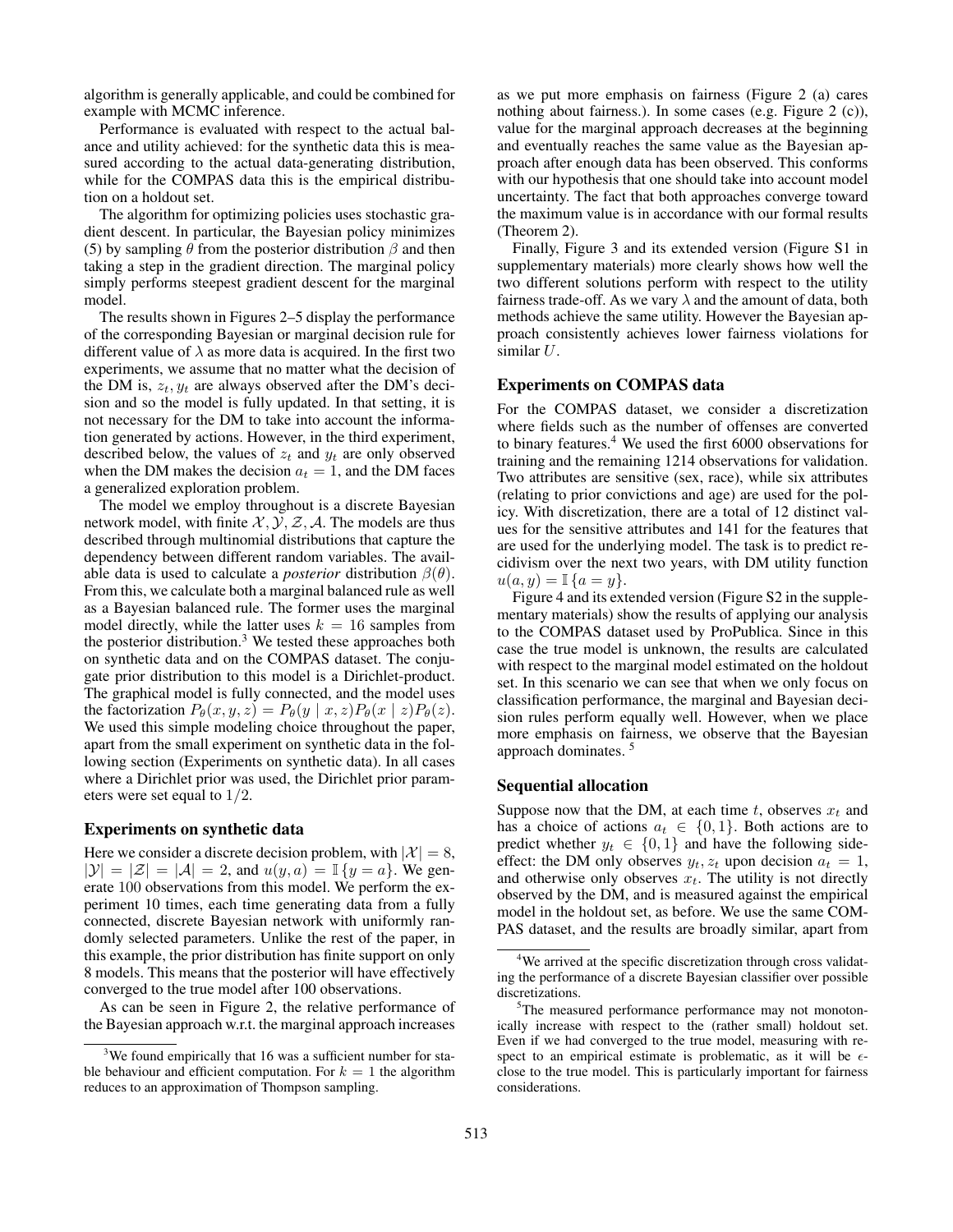

Figure 2: **Synthetic data.** Test of the effect of the amount of data on the decisions of the Bayesian balance versus marginal balance approach, for different values of the  $\lambda$  parameter, with evaluation with respect to the true model. As more weight is placed on guaranteeing fairness, we see that the Bayesian approach is better able to guarantee fairness for the true model. The plots show the average performance over 10 runs, with an initially uniform prior over a set of 8 models, one of which is the correct one. In this setting  $|\mathcal{A}| = |\mathcal{Y}| = |\mathcal{Z}| = 2$  and  $|\mathcal{X}| = 8$ .



Figure 3: **Synthetic data, utility-fairness trade-off.** This plot is generated from the same data as Figure [2.](#page-5-0) However, now we are plotting the utility and fairness of each individual policy separately. In all cases, it can be seen that the Bayesian policy achieves the same utility as the non-Bayesian policy, while achieving a lower fairness violation.

the fact that the Bayesian decision rule appears to remain consistent and robust (blue and solid lines in Figure [5\)](#page-6-9) in this setting, while the marginal one's performance degrades. This is because the Bayesian decision rule explicitly takes uncertainty into account, while the marginal decision rule does not. The results are shown in Figure [5](#page-6-9) and its extended version (Figure S3 in supplementary materials). The larger discrepancy between the Bayesian case in Figure [5\(](#page-6-9)a) implies that explicitly modelling uncertainty is also crucial for utility in this case.

## <span id="page-5-1"></span><span id="page-5-0"></span>**Conclusion**

Existing fairness criteria can be hard to satisfy or verify in a learning setting because they are defined for the true model. Recognizing this, we develop a Bayesian framework for fairness, which allows a decision maker to explicitly reason about uncertainty about the true model and thus the extent to which a decision will, or will not be, fair. Beyond this, the Bayesian approach is helpful because it points to the importance of the informational aspects of fairness, and in par-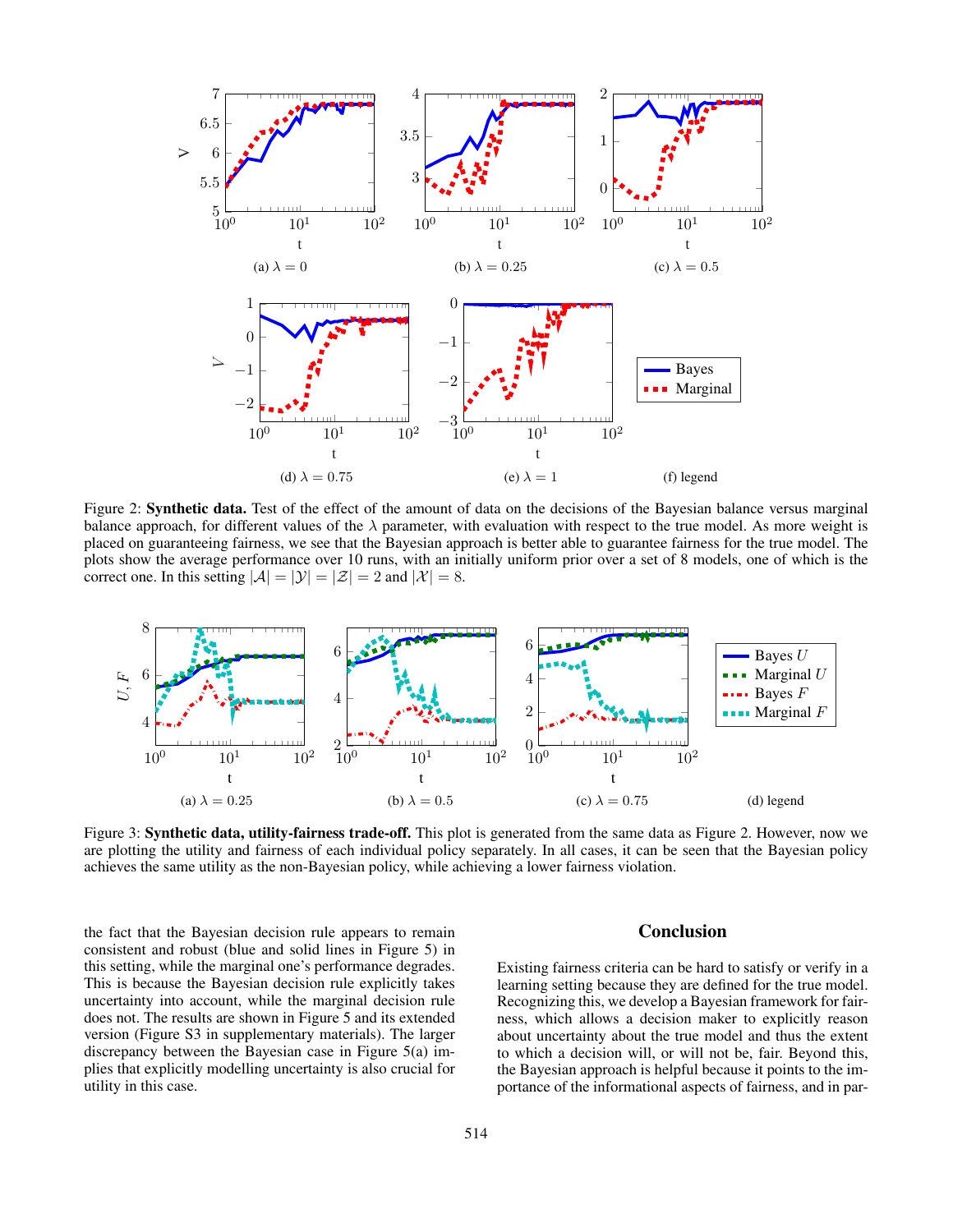

<span id="page-6-10"></span>Figure 4: COMPAS dataset. Demonstration of balance on the COMPAS dataset. The plots show the value measured on the holdout set for the Bayes and Marginal balance. Figures (a-c) show the utility achieved under different choices of  $\lambda$  as we we observe each of the 6,000 training data points. Utility and fairness are measured on the empirical distribution of the remaining data and it can be seen that the Bayesian approach dominates as soon as fairness becomes important, i.e.  $\lambda > 0$ .



Figure 5: Sequential allocation Performance measured with respect to the empirical model of the holdout COMPAS data, when the DM's actions affect which data will be seen. This means that whenever a prisoner was not released, then the dependent variable  $y$  will remain unseen. For that reason, the performance of the Bayesian approach dominates the classical approach even when fairness is not an issue, i.e.  $\lambda = 0$ .

ticular for sequential decisions and the role that they play in both their current actions but their ability to censor or enable additional information acquisition.

Acknowledgments The project has received funding from the European Union's Seventh Framework Programme for research, technological development and demonstration under grant agreement no. 608743, the Swedish Research Council grant 2015-05410 and an SNSF Early Postdoc Mobility fellowship.

# References

<span id="page-6-6"></span>Blodgett, S. L., and O'Connor, B. 2017. Racial disparity in natural language processing: A case study of social media african-american english. *CoRR* abs/1707.00061.

<span id="page-6-7"></span>Celis, L. E., and Vishnoi, N. K. 2017. Fair personalization. *CoRR* abs/1707.02260.

<span id="page-6-5"></span>Chierichetti, F.; Kumar, R.; Lattanzi, S.; and Vassilvitskii, S. 2017. Fair learning in markovian environments. *FATML*.

<span id="page-6-9"></span><span id="page-6-2"></span>Chouldechova, A. 2016. Fair prediction with disparate impact: A study of bias in recidivism prediction instruments. Technical Report 1610.07524, arXiv.

<span id="page-6-3"></span>Corbett-Davies, S.; Pierson, E.; Feller, A.; Goel, S.; and Huq, A. 2017. Algorithmic decision making and the cost of fairness. Technical Report 1701.08230, arXiv.

<span id="page-6-8"></span>Duff, M. O. 2002. *Optimal Learning Computational Procedures for Bayes-adaptive Markov Decision Processes*. Ph.D. Dissertation, University of Massachusetts at Amherst.

<span id="page-6-1"></span>Dwork, C.; Hardt, M.; Pitassi, T.; Reingold, O.; and Zemel, R. 2012. Fairness through awareness. In *Proceedings of the 3rd Innovations in Theoretical Computer Science Conference*, 214–226. ACM.

<span id="page-6-0"></span>Hardt, M.; Price, E.; and Srebro, N. 2016. Equality of opportunity in supervised learning. In Lee, D. D.; Sugiyama, M.; von Luxburg, U.; Guyon, I.; and Garnett, R., eds., *NIPS*, 3315–3323.

<span id="page-6-4"></span>Jabbari, S.; Joseph, M.; Kearns, M.; Morgenstern, J.; and Roth, A. 2016. Fair learning in markovian environments. *arXiv preprint arXiv:1611.03071*.